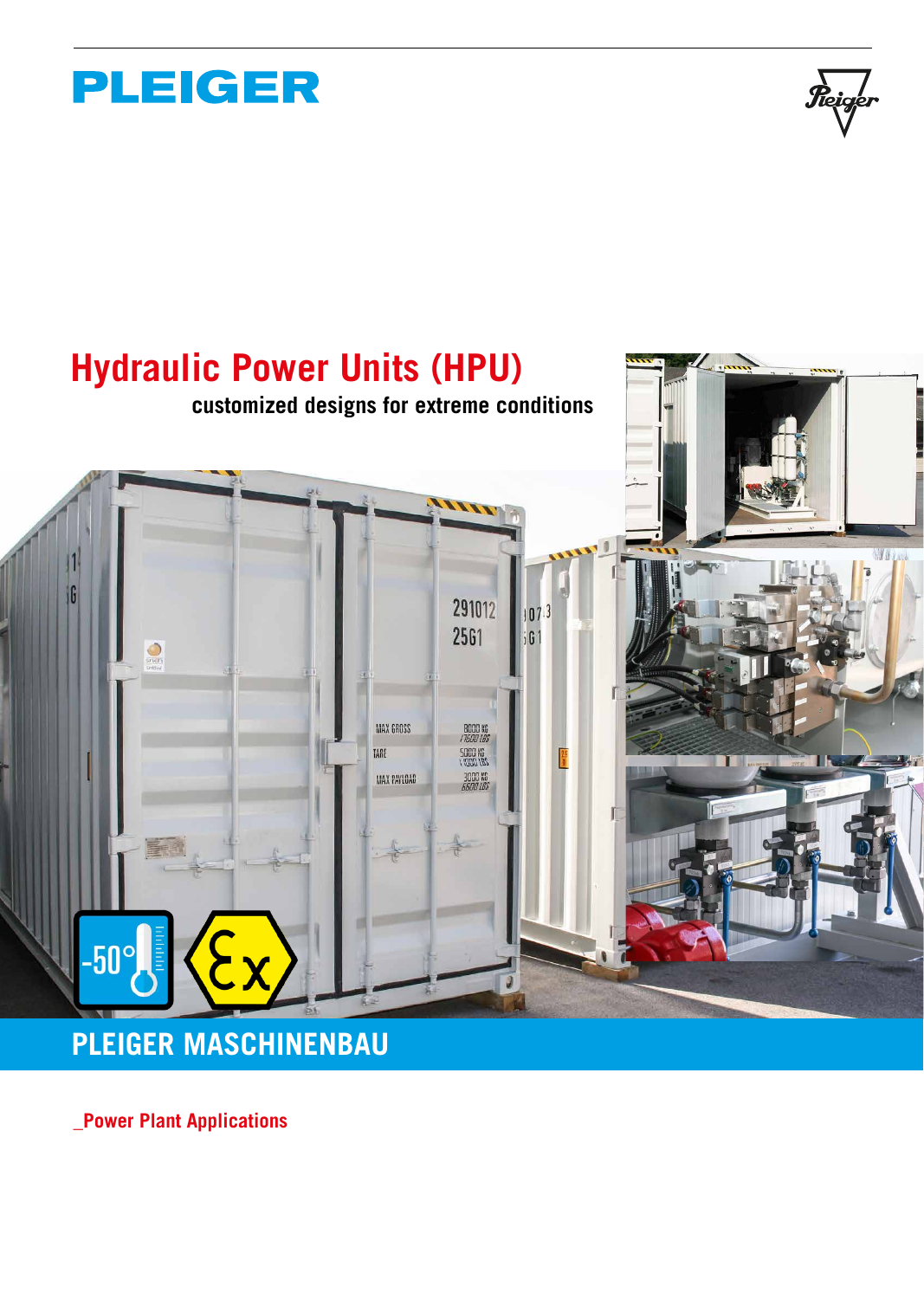# **PLEIGER**

# **Hydraulic Actuator Systems**

### **for power plant applications**

Pleiger provides system solutions designed to match the individual needs of different actuator applications and functions. Pleiger offers a wide range of Hydraulic Power Units, linear and rotary actuators, redundant PLC based control systems and data link communication with the main control system. Complete actuator systems solutions made by Pleiger not only provide easy installation and commissioning but also highly reliable operation and safety functions.

### **Typical Applications:**

- \_Diverter dampers. Between GT outlet and HRSG inlet with HRSG emergency close function
- \_Louver dampers
- \_Tailor made actuator systems



20 feet insulated high cube container with Container Safety Convention (CSC) approval as enclosure for outdoor installation and simple shipping. With space heaters, additional doors with Ex-approval and trace heated seals.



Emergency quick closing function in case of electric power supply failure HPU operated with special low temperature hydraulic fluid: AeroShell Fluid 41, intended as a hydraulic fluid in aircraft applications, for low temperatures down to -55°C.

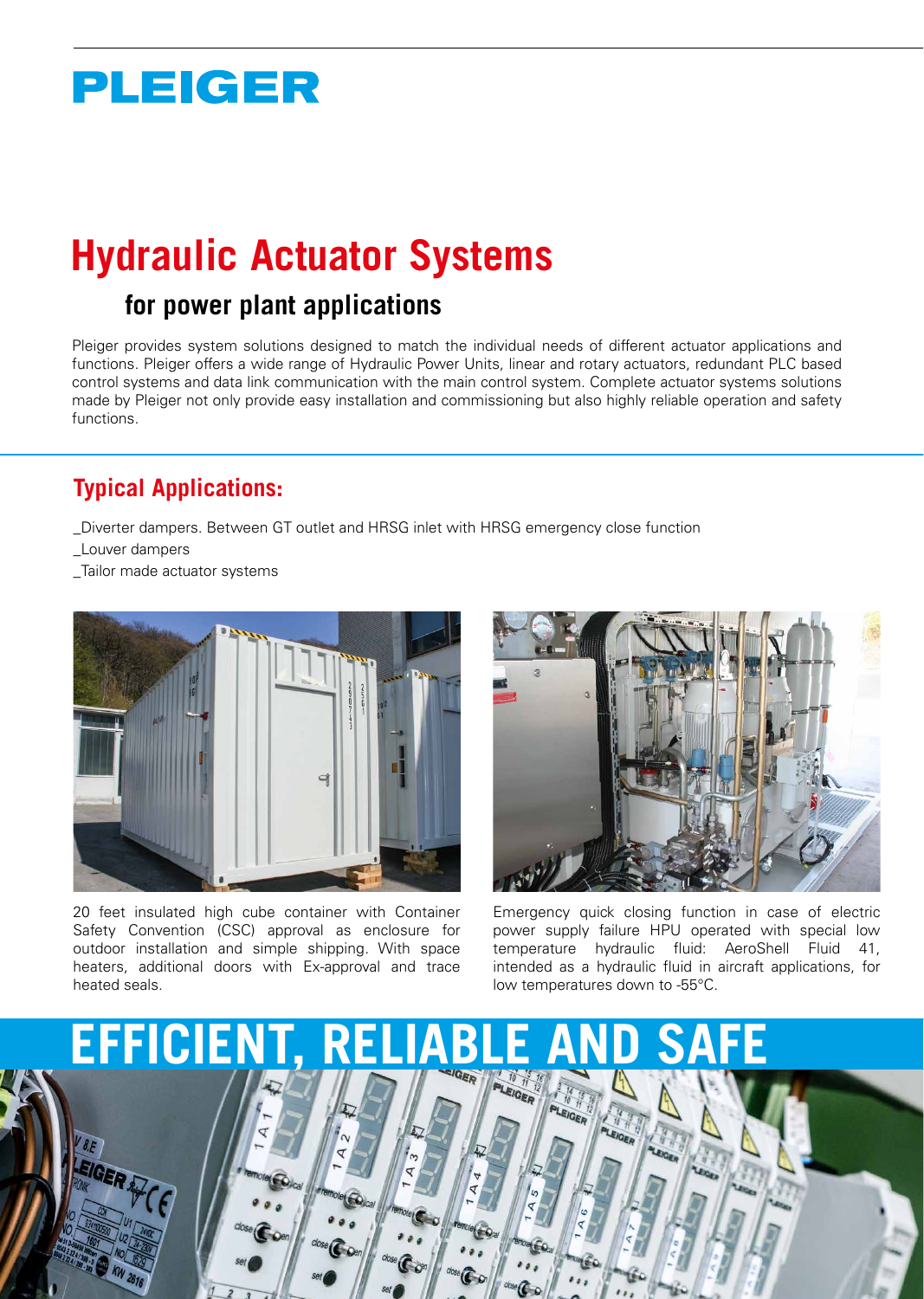## **Customized Applications**

### **Carmon Creek Project in Canada**

Ambient temperature range from -50°C to +40°C. Ex-specification according to Canadian Standards Association (CSA) and Canadian Underwriters Laboratories (CUL).



Remote control via HART-Transmitter with Ex-approval and local display. Triple instruments for oil pressure, oil level, oil temperature and air temperature. Transmitter cable and cable glands according to CSA EX-Specifications.



Lighting inside the container including switches, cable and cable glands according to CSA EX-Specifications.



Local electric control cabinets inside the container with EXP-specification according to CSA.